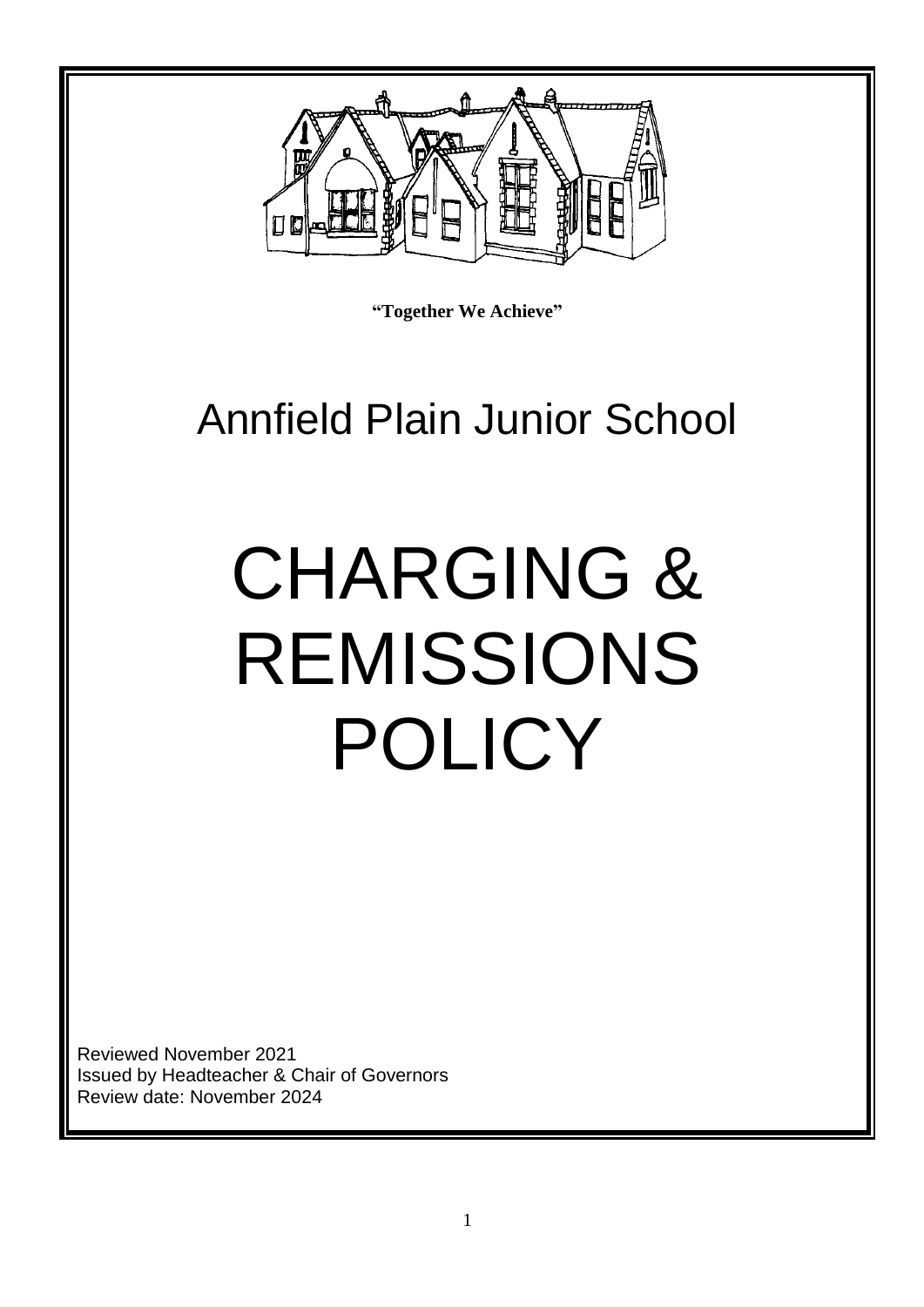#### **Introduction and Philosophy**

The Head Teacher and Governing Body recognise the valuable contribution that the wide range of additional activities, including trips, clubs and residential experiences can make towards pupil's education. We aim to promote and provide such activities as part of a broad and balanced curriculum for the pupils of the school and as additional optional activities. We believe that all our pupils should have an equal opportunity to benefit from school activities and visits (curricular and extra-curricular independent of their parents/carers financial means. This policy describes how we will do or best to ensure a good range of visits and activities are offered and, at the same time, try to minimise the financial barriers which may prevent some pupils taking full advantage of the opportunities.

However, many of these activities have an associated cost and cannot be provided unless voluntary contributions are received or parents are charged for the cost.

This policy will set out the circumstances in which charges will or will not be made for school activities and when charges may be waived in order to ensure that all pupils have an equal opportunity to benefit from school visits, curricular and extra-curricular activities.

#### **Statement**

The policy complies with the requirements of the Education Act 1996. Where "parents" is referred to this will include adults with a responsibility for the pupil.

We aim:-

- To make school activities accessible to all pupils regardless of family income
- To encourage and promote external activities which give added value to the curriculum
- To provide a process which allows activities to take place at a minimum cost to parents, pupils and the school
- To respond to the wide variations in family income while not adding additional unexpected burdens to the school budget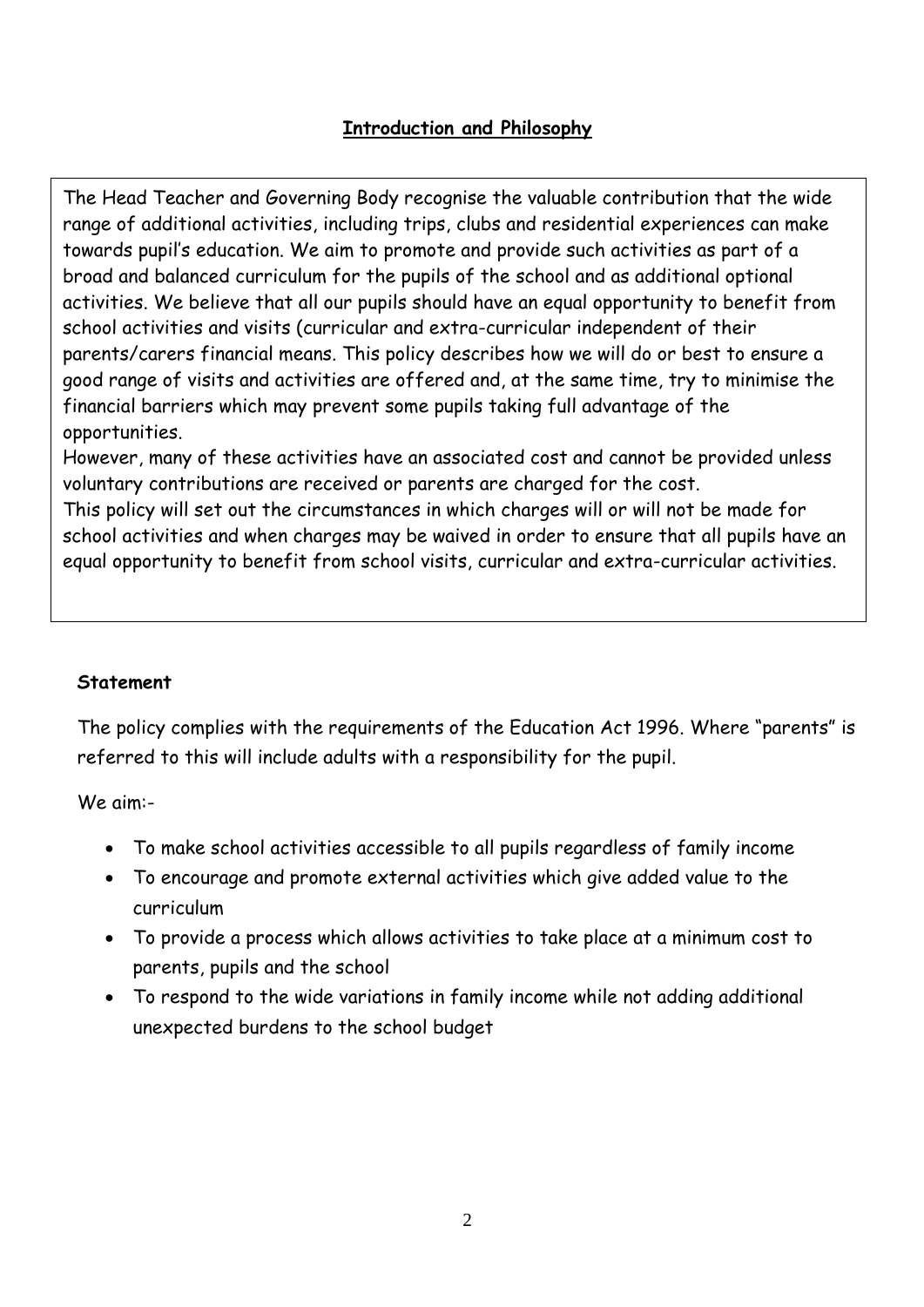#### **Status**

# **Statutory**

## **Legislation – Education during school hours**

The DfE in its guidance to school Governors states that "education provided during school hours must be free". The definition of "education" includes materials, equipment and transport provided in school hours by school to carry pupils between the school and an activity. It goes on to advise that "although schools cannot charge for school time activities, they still invite parents and others to make voluntary contributions in cash or kind.

When additional costs are incurred by Annfield Plain Junior School to enhance the curriculum opportunities for the pupils, parents may be requested to make voluntary contributions. However, no pupil will be left out of an activity because his or her parents cannot or will not make a contribution of any kind.

# **Education outside school hours to school governors**

The DfE in its guidance to school governors states that "Parents can only be charged for activities than happen outside school hours when these activities are not a necessary part of the national curriculum or religious education". No charge can be made for activities that are an essential part of the syllabus for an approved examination. Charges may be made for other activities that happen outside school hours, if parents agree to pay. The education reform Act 1988 described activities which can be charged for as "optional extras".

#### **Remissions**

To ensure that access to activities reflects intentions, Annfield Plain Junior School will implement the following Remissions Policy. The fundamental aim of this policy is to ensure that all pupils gain fully from everything that the school is able to offer them and is based upon understanding of the relationship between low income, entitlement and access. This policy takes into account the very real and persistent difficulties which people on low income have in meeting the costs of educational activities for their children.

There may be cases of family hardship which is makes it difficult for pupils to take part in other particular activities for which a charge is made. When arranging a chargeable activity the Governing Body will invite parents to apply in confidence for the remission of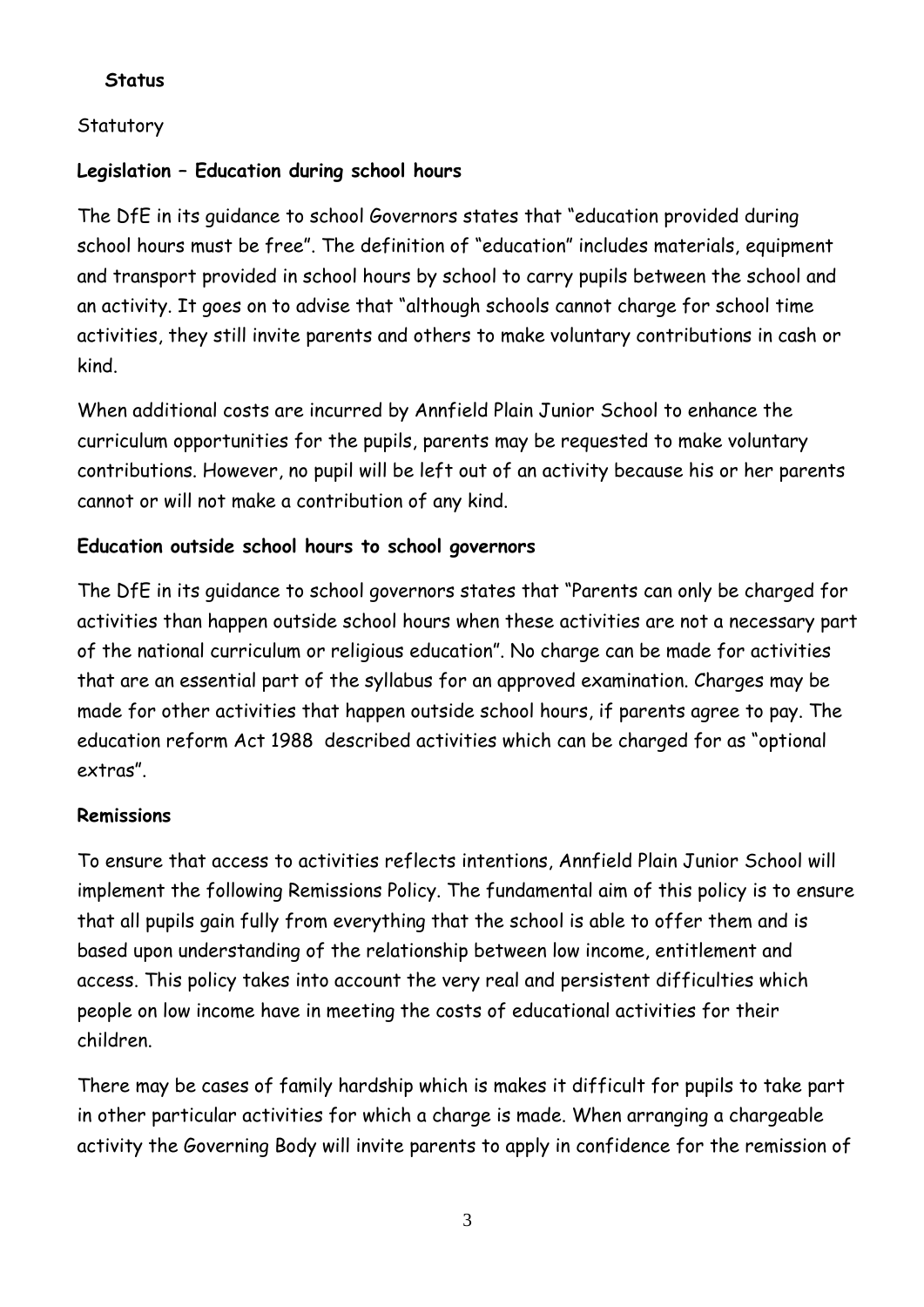charges in part or full. Authorisation of remission will be made by the Head Teacher in consultation with the Chair of Governors.

# **Data protection of pupils and families**

Teachers will ensure that these children are not publicly identified and stigmatised. This is particularly important as the fear of stigmatisation is often a key element in the nontake up of free school meals. This will be accomplished by developing methods of collecting voluntary charges or dinner money, which do not identify children who do not contribute. Termly contributions will be requested at the start of every half term, through the school newsletter.

#### **Contributions**

Voluntary contributions may be requested to help with providing activities even though they may be part of the normal school day or part of the National Curriculum. If voluntary contributions are requested for an activity it should be clearly understood that there is no obligation to contribute and that if the parent is unable or unwilling to pay, the child will not be excluded from the activity. **If sufficient contributions are not received the activity may be cancelled.** 

# **Roles and responsibilities of Head Teacher, other staff, governors**

The Head Teacher, staff and Governors will ensure that the following applies:

- 1. **No charges will be made for:**
	- Education provided during school hours (including the supply of any materials, books instruments or other instruments)
	- Tuition for pupils learning to play musical instruments or singing, if the tuition is part of the National Curriculum.
	- Education provided on any trip that takes place outside school hours if it is part of the National Curriculum or part of the schools basic curriculum for religious education
	- Supply teachers to cover for those teachers who are absent from school accompanying pupils on a residential trip
	- Transport provided in connection with an educational trip (e.g. swimming).

# 2. **Activities for which charges will be made:**

The governing body reserves the right to make a charge for the activities and items as detailed below:

• Trips (which are not part of the school curriculum or are outside the school day (i.e. residentials)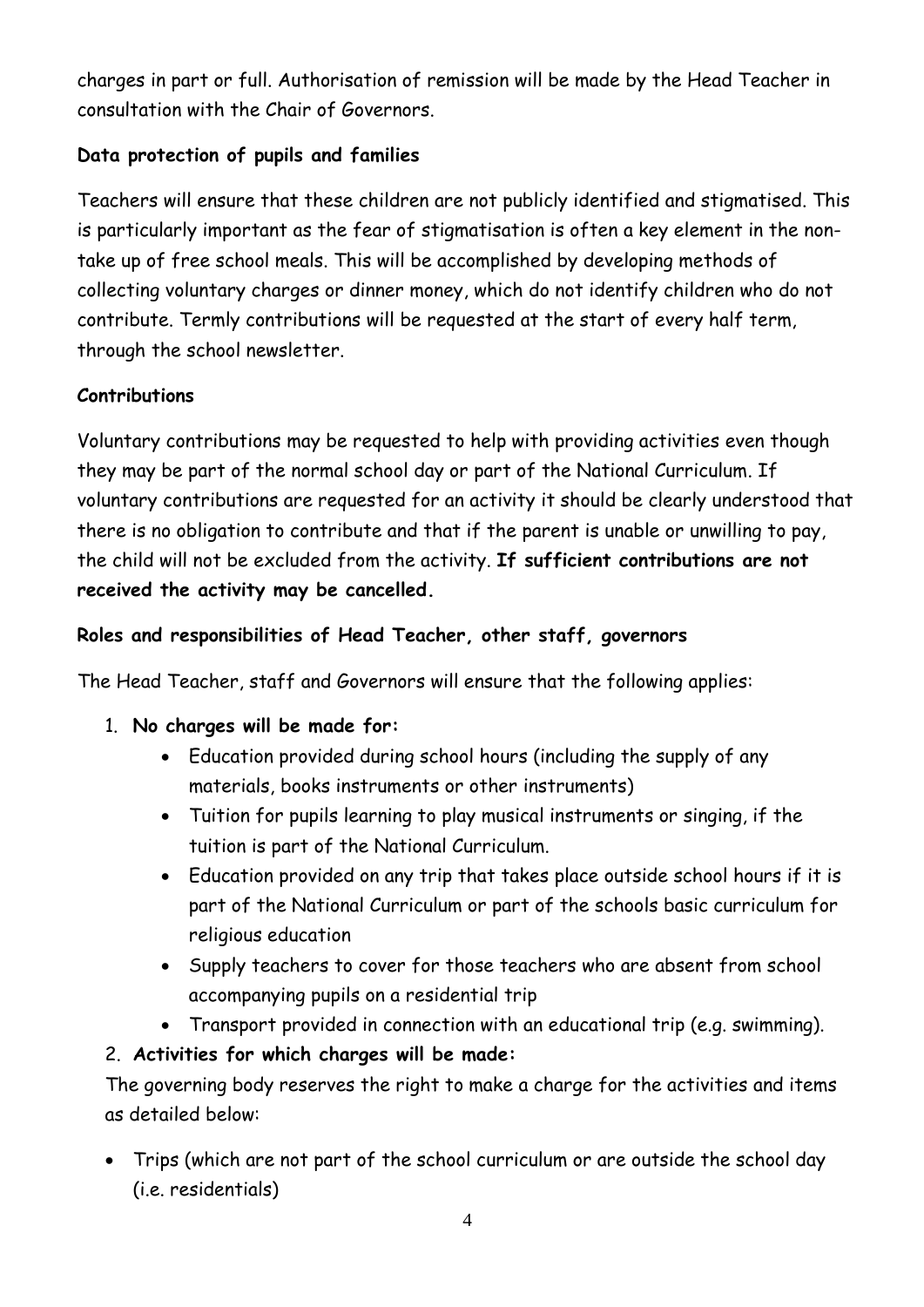- After school clubs and pre-school clubs
- Music tuition if it is not required for the National Curriculum and is provided for an individual pupil or for groups of pupils.
- Damage to school property the cost of replacing an item, such as a broken window or defaced, damaged or lost book, where this is a result of a pupil's behaviour.
- Visits to school by professionals e.g. storytellers, authors, musicians, dancers, artists etc.

#### **Individual Music Tuition**

• Charges may be made to parents for individual tuition in playing any musical instruments, even if such tuition takes place during school hours. Parental agreement and a signed contract will be obtained before the tuition is provided.

#### **Ingredients or materials for practical subjects**

• Parents are encouraged to provide ingredients, materials, etc. needed for practical subjects such as technology. The Governing Body may charge for, at cost or less, or require the supply of ingredients and materials is parents have indicated in advance, their wish to own the finished product.

#### **Lost school equipment, Books etc.**

• Parents will be expected to replace or pay the cost of lost items of school property.

#### **Breakages and damage to school buildings, furniture or property**

• Parents will be charged for damage caused as a result of a pupil's behaviour.

#### **Swimming**

• The school organises swimming lessons for all children at some point in Key Stage 2. These lessons take place in school time and are part of the National Curriculum. No charge is applied for this activity. Parents are informed in writing when these lessons are to take place.

#### **Lettings**

• The school will make its facilities available to the outside users at a charge of at least the cost of providing the facilities. The scale of the charges will be determined annually by the Governing Body and set out in the Lettings Policy. There have been no lettings in the last four years.

#### **Charity / Fundraising**

• School may choose to take part in a fund raising event such as Children in Need – in this instance parents can choose whether to make a contribution towards the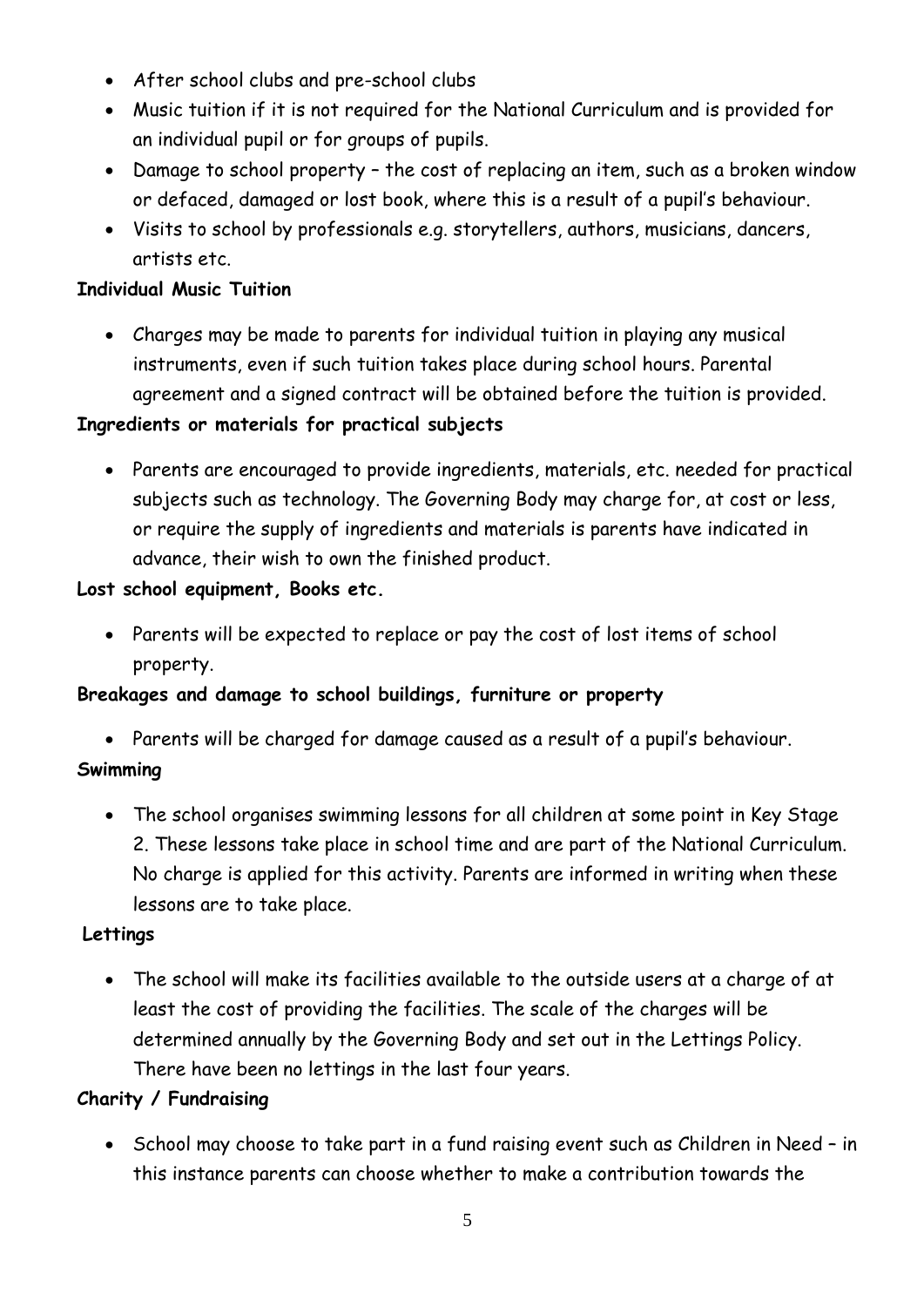charity. This may include face painting charges or dressing in pyjamas for example. The money raised from these events will be passed on directly to the charity involved.

#### **Bank charges**

• Any charges made to the school's bank account in respect of returned cheques will be returned to the person who issued the cheque. School now uses Parent Pay and ask that all parents pay for school trips through Parent Pay.

#### **Photocopying**

• Any photocopying that is requested by parents relating to their child, under the "Freedom of Information Act", will be charged **at 10p per sheep and 20p per sheet for colour copies.** 

#### **Private Fees**

• Any report or date that is requested on a child for the purpose of a third party private assessment, requested by a parent (e.g. mid year pupil progress report for solicitors, private solicitors, private psychologist reports or solicitors reports) will be charges at an agreed rate by the Head Teacher in discussion with the Chair or Vice-Chair of Governors. This rate will include a cost for staff time to arrange and collate the relevant information, as well as photocopying charges (see above) plus postage.

The governing body may, from time to time amend the categories of activity for which charge may be made.

Nothing in this policy statement precludes the Governing Body from inviting parents to make a voluntary contribution towards the cost of providing education for pupils.

#### **Exceptional Circumstances**

The Head Teacher and Governing body may decide that charges we would normally receive may be waivered or reduced under exceptional circumstances.

Any such decision would be at the discretion of the Head Teacher and or designated officer and each case will be considered individually.

#### **Arrangements for monitoring and evaluation**

The finance committee of the governing body will monitor the impact of this policy by receiving a yearly basis a financial report on those activities that resulted in charges being levied, the subsidies awarded (without giving names) and the source of those